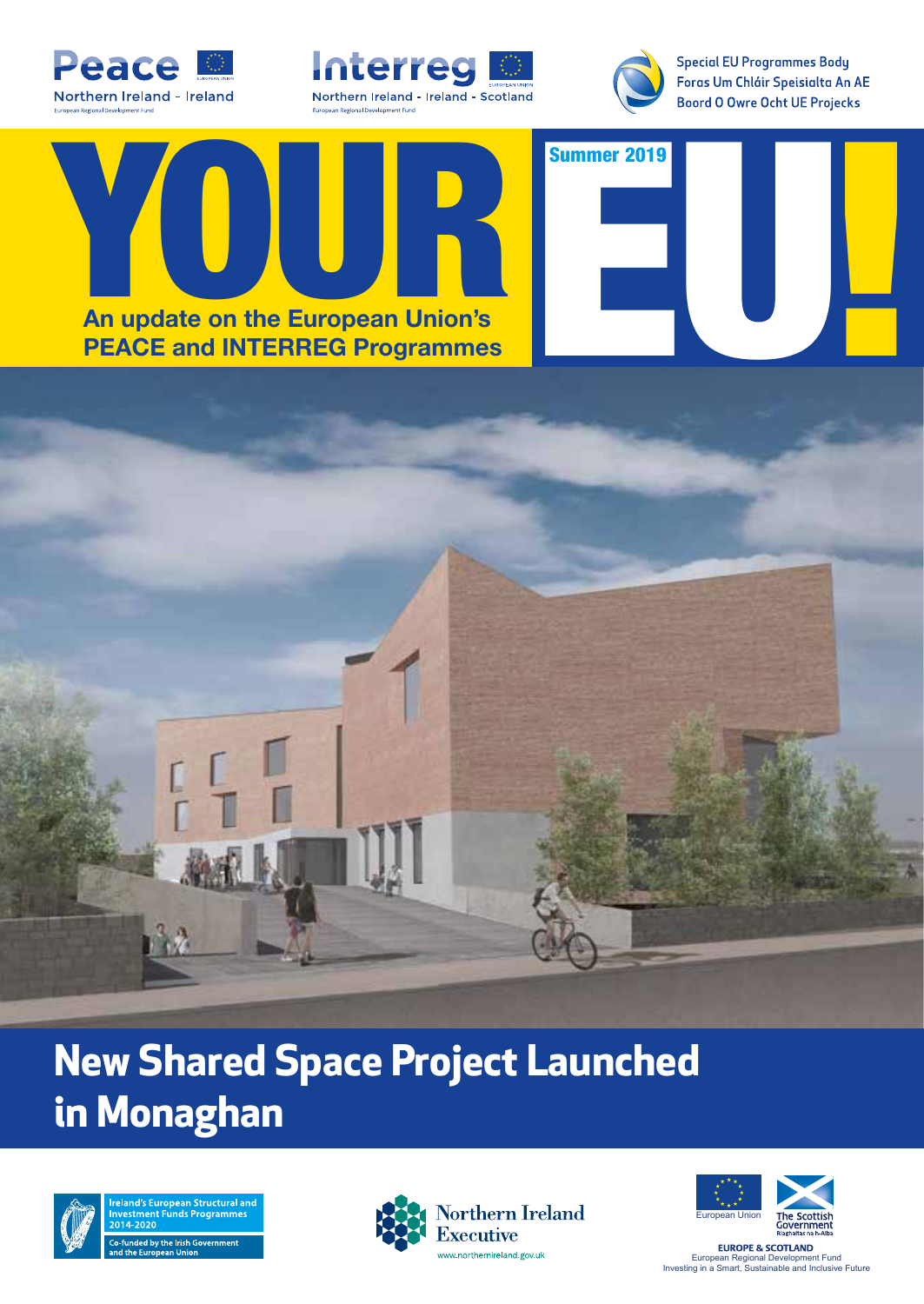

**Special EU Programmes Body** Foras Um Chláir Speisialta An AE **Boord O Owre Ocht UE Projecks** 

## **Contents**

#### PROJECT NEWS

| Page 4 | Marine Project Delivering Cross-Border Outreach Work to<br>Primary Schools.                 |
|--------|---------------------------------------------------------------------------------------------|
| Page 5 | New Shared Space Project Launched in Monaghan.                                              |
| Page 6 | EU invests $\epsilon$ 35m to improve water quality in Carlingford<br>Lough and Lough Foyle. |
| Page 7 | Regional Project to Reconnect Communities Impacted by<br>the Legacy of the 'Conflict'.      |

#### FEATURE ARTICLE

Pages 8 & 9 EU Funding Helping to Protect Marine Ecosystems.

#### NEWS & INFO

- Page 10 Special St Patrick's Day Showcase Exhibition.
- Page 11 BBC Filming of PEACE IV Projects.
- Page 12 **INTERREG VA Project makes a pit-stop in Pittsburgh.**
- Page 13 Radio YNP The Voice of Young People.

#### PROJECT NEWS

| Page 14 | New €4.6m Marine Project - First of its kind in Europe. |
|---------|---------------------------------------------------------|
|---------|---------------------------------------------------------|

- Page 15 BAFTA Winning Film and Theatre Maker Involved in PEACE IV Play.
- Page 16 New Inclusive Cross-Community Youth Project Launched.
- Page 17 Ageing Well with Youthful and Energising Council Project.
- Page 18 Water Quality Environment Project Engaging with Local Primary Schools.
- Page 19 Belfast Harbour Focus for Transnational Project.

#### Follow SEUPB on:



The Special EU Programmes Body is a North/South Implementation Body sponsored by the Department of Finance in Northern Ireland and the Department of Public Expenditure and Reform in Ireland. The Body was established on 2 December 1999, under the Agreement between the Government of the United Kingdom of Great Britain and Northern Ireland and the Government of Ireland (8 March 1999), which created the implementing bodies.

The Special EU Programmes Body's principal function is to provide the Managing Authority and Joint Secretariat functions for the PEACE IV and INTERREG VA Territorial Co-operation Programmes (2014-2020). It also has a signposting and supporting role for projects wanting to engage with the INTERREG VB Transnational and INTERREG VC Inter-regional Programmes.

Your EU! ISSN:1750-6700 Published by the Special EU Programmes Body www.seupb.eu

To submit ideas, stories and photographs for the next issue, please e-mail communications@seupb.eu For additional copies of Your EU! or to be added to the database to receive an electronic copy contact us by e-mail at communications@seupb.eu

#### Editorial and Production Management: John McCandless **Copy Writing: Cathy McGarry**

Design: Page Setup Design This magazine is printed by IMPRO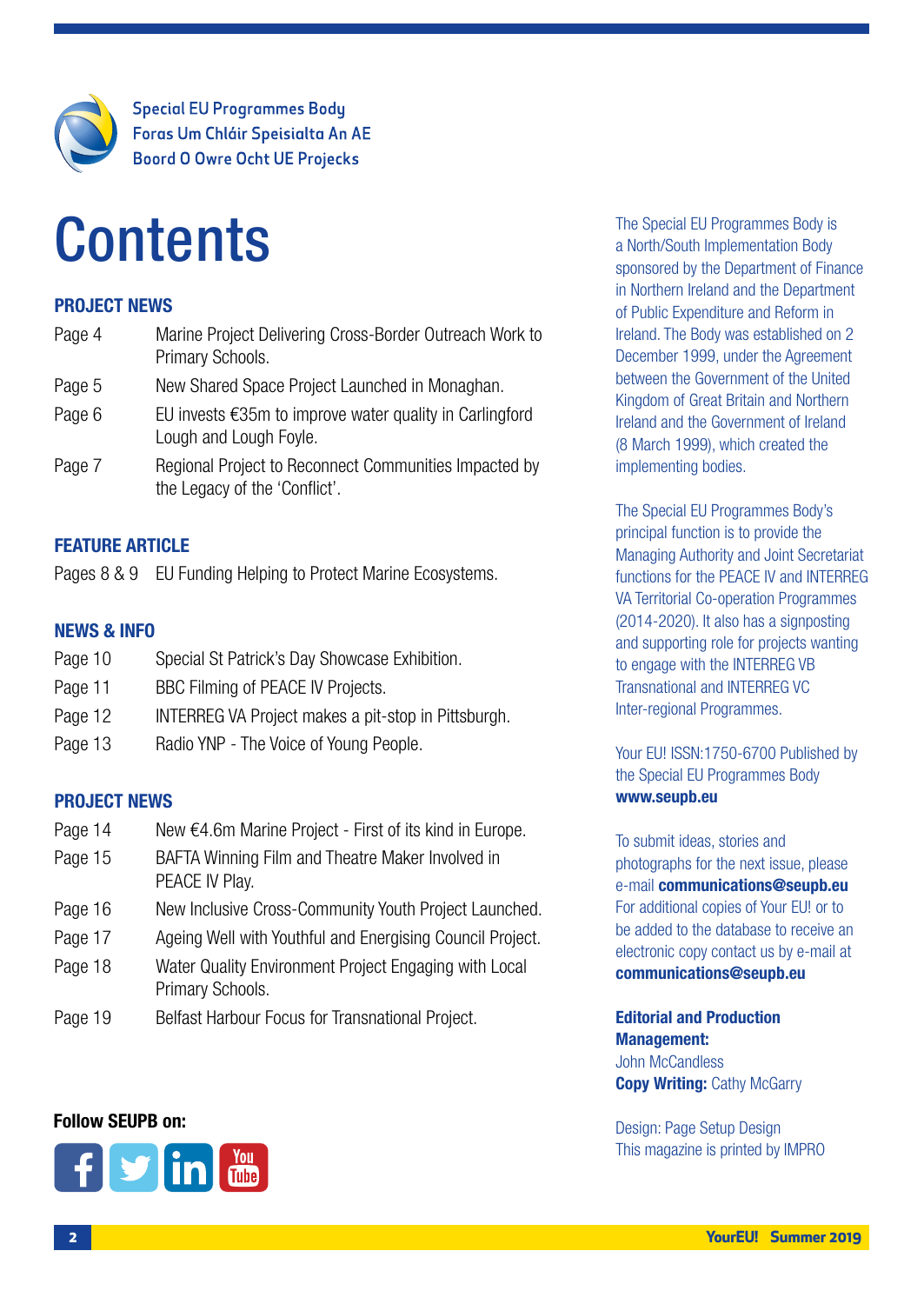## Welcome to the Summer edition of Your EU!

Welcome to the summer edition of Your EU. You may notice a slight change to the front cover. We decided to refresh the magazine in time for the summer and hope you enjoy the new look.

I am pleased to share a number of developments since our last edition. Most notably in March we delivered a special showcase exhibition, featuring a small example of some of our fabulous PEACE IV and INTERREG VA projects. The exhibition was part of the annual St Patricks Day celebrations, organised through the Office of the Northern Ireland Executive in Brussels and took place on Friday 15th March. There was an impressive attendance, with over 100 EU dignitaries including Ambassadors, Commission staff (REGI), MEP's and other Commission officials. You can read more details about the success of the event on page 10.

We have launched a number of funding calls over the last few months, including the Population Health call, (under the Health and Social Care objective of the INTERREG VA Programme) which closed at the end of March. Applications are currently under assessment. Two new funding calls under the Building Positive Relations objective of the PEACE IV Programme closed at the start of July. They included the 'Building Community Cohesion through Social Enterprise' (pilot project) and 'Building PEACE through Emotional Resilience for Today and the Future' calls. Applications will be assessed over the coming months.

These are very significant funding calls which will lead to some fantastic new projects that will help to transform the lives of hundreds of citizens, on both sides of the border.

I am also delighted to be able to announce the official launch of the Monaghan Peace Campus, one of the first shared space projects under the PEACE IV Programme. The project will develop much needed community space, in a neutral setting and in addition will include a youth facility, a new town library and a cultural heritage area. This appears on our front cover and you can learn more about it on page 5.

Over the last few months I have had the privilege of helping to launch two extremely important environmental projects under the INTERREG VA Programme, SWELL (Shared Waters Enhancement & Loughs Legacy) and SeaMonitor, which will help improve water quality and protect endangered species. These are exciting examples of how cross-border partnerships and combined expertise are helping to safeguard our shared natural environment. Read all about the SWELL project on page 6 and turn to page 14 for the SeaMonitor project.

Progress has commenced on the development of the new PEACE PLUS Programme. This future programme will build on the work of previous PEACE and INTERREG Programmes between Northern Ireland and the border counties of Ireland. It will contribute to social, economic and regional stability in the regions



concerned; in particular through actions to promote cohesion between communities. The development of the programme content will be subject to an extensive and robust consultation process with our stakeholders and a public consultation process during the winter months. This process will be managed by the SEUPB on behalf of the European Commission, the UK and Ireland.

The INTERREG VB/VC projects that we offer a signposting role to are continuing to deliver significant outputs. The total ERDF committed to Northern Ireland (NI) partners (as of May 2019) stands at €16.1m, with over 70 partners now implementing projects.

One such project is the Maritime Ocean Sector and Ecosystem Sustainability (MOSES) project. Turn to page 19 to learn how this project is using Belfast Harbour as a case study to develop integrated marine sustainability assessment toolkits and transition plans.

I sincerely hope that you enjoy this edition of Your EU. If you have any feedback or comments about it and or future editions, then please do get in touch with us at communications@ seupb.eu.

GINA MCINTYRE Chief Executive, SEUPB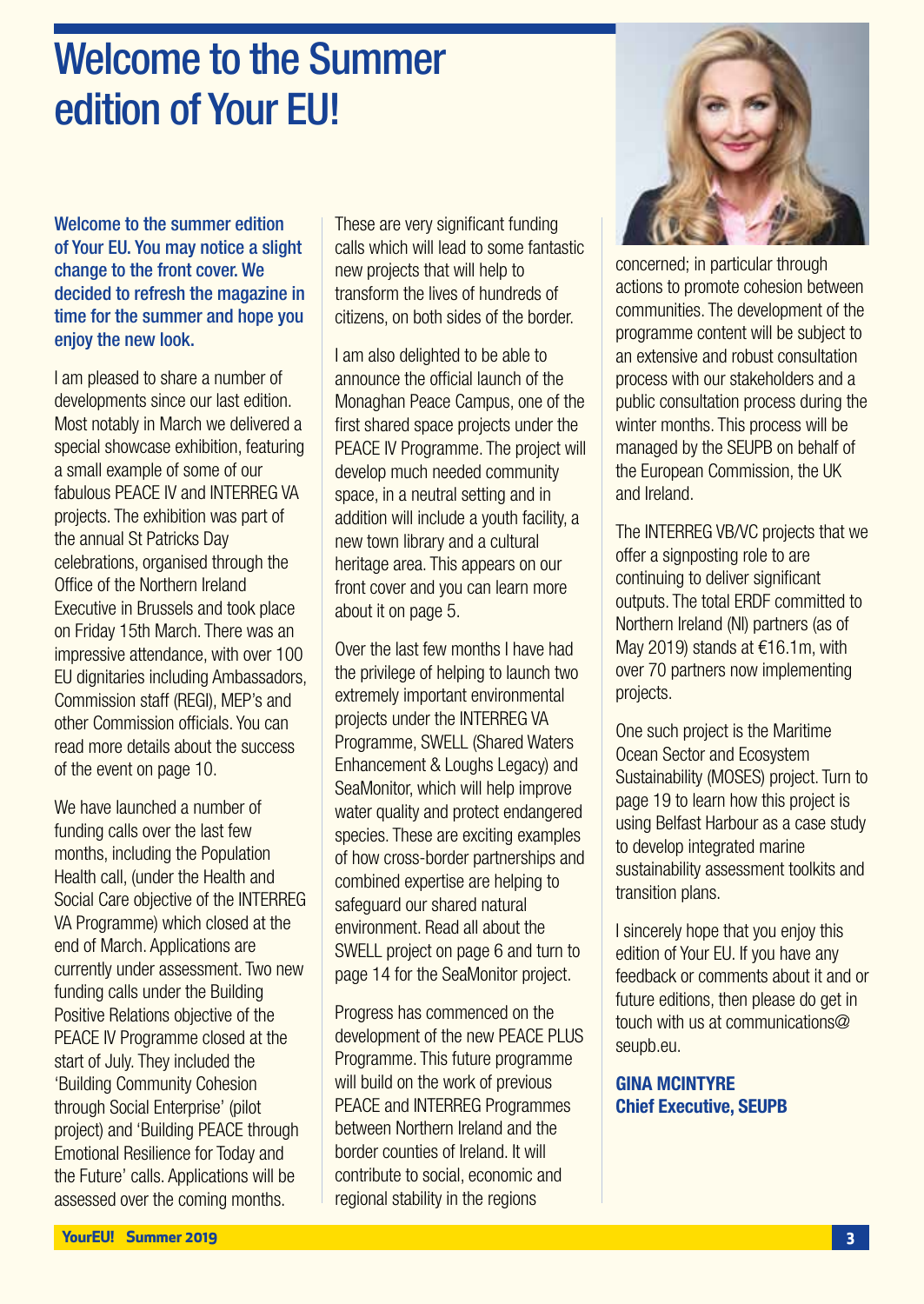## Marine Project Delivering Cross-Border Outreach Work to Primary Schools

The €1m cross-border System for Bathing Water Quality Monitoring project (SWIM), which is representing a real step-change in how bathing water quality is monitored, recently engaged pupils in an exciting project.

St Patrick's Primary School in Glenariff and Scoil Chríost Rí, Enniscrone in County Sligo were specifically selected to take part in the project due to their proximity to Waterfoot and Enniscrone beaches. Both schools hosted weather stations, providing an exciting opportunity for collaboration and teamwork. Pupils worked together to pull the data from their local SWIM weather stations and compared and interpreted the results.

Speaking about their involvement the principal of St Patrick's Primary School, Roisin McCarry, commented: "At the minute, St. Patrick's is the only school in this area to have a weather station. We worked with our partner school and SWIM project partners; University College Dublin (UCD); Agri-Food and Biosciences Institute (AFBI) and Keep Northern Ireland Beautiful (KNIB) to devise some practical worksheets that would allow us to use the collected data from the weather station for future projects centring around the weather and the environment".

Also reflecting on their participation in the project, Grace Mulligan, principal of Scoil Chríost Rí, Enniscrone, noted: "It was a unique



From (l-r): Grace Mulligan, Principal Scoil Chriost ri Enniscrone; Enda Killoran, Sligo County Council; Levent Gorgu, UCD; Gregory O'Hare, UCD; Rosemarie Gannon, UCD; and Debra Castles, KNIB; along with some of the young participating pupils.

opportunity for the pupils to use the weather station as a rich source of learning. It was carefully woven into a six week programme that was replicated with our counterpart school. The pupils really enjoyed sharing their findings with St Patricks Primary School."

The SWIM project is currently developing a facility to enable bathers to check the water quality of their chosen bathing spots live before taking a dip. The project has recently launched its specially designed app on the Apple and Google Play Stores. It will initially provide the DAERA's and the EPA's weekly water quality results, for the nine cross-border beaches included in the project, until the prediction model is further tested. The app also includes a dedicated events section where you can find out useful information about local events, making planning a day out at the beach that much easier.

The infrastructure required for the water quality prediction has included weather stations and associated river sensors and gauges for the nine designated SWIM beaches (Enniscrone, Co Sligo; Lady's Bay, Co Donegal; Castlerock, Co Antrim; Portrush, Curran Co Antrim; Waterfoot, Co Antrim; Ballyholme Co Down; Ballywalter, Co Down; Newcastle, Co Down and Clogherhead, Co Louth).

Regular updates on the project can be found on the website: https:// swimproject.eu and facebook and Twitter @ EUSWIMProject

Match-funding for this project has been provided by the Department of Agriculture, Environment and Rural Affairs in Northern Ireland and the Department of Housing, Planning and Local Government in Ireland.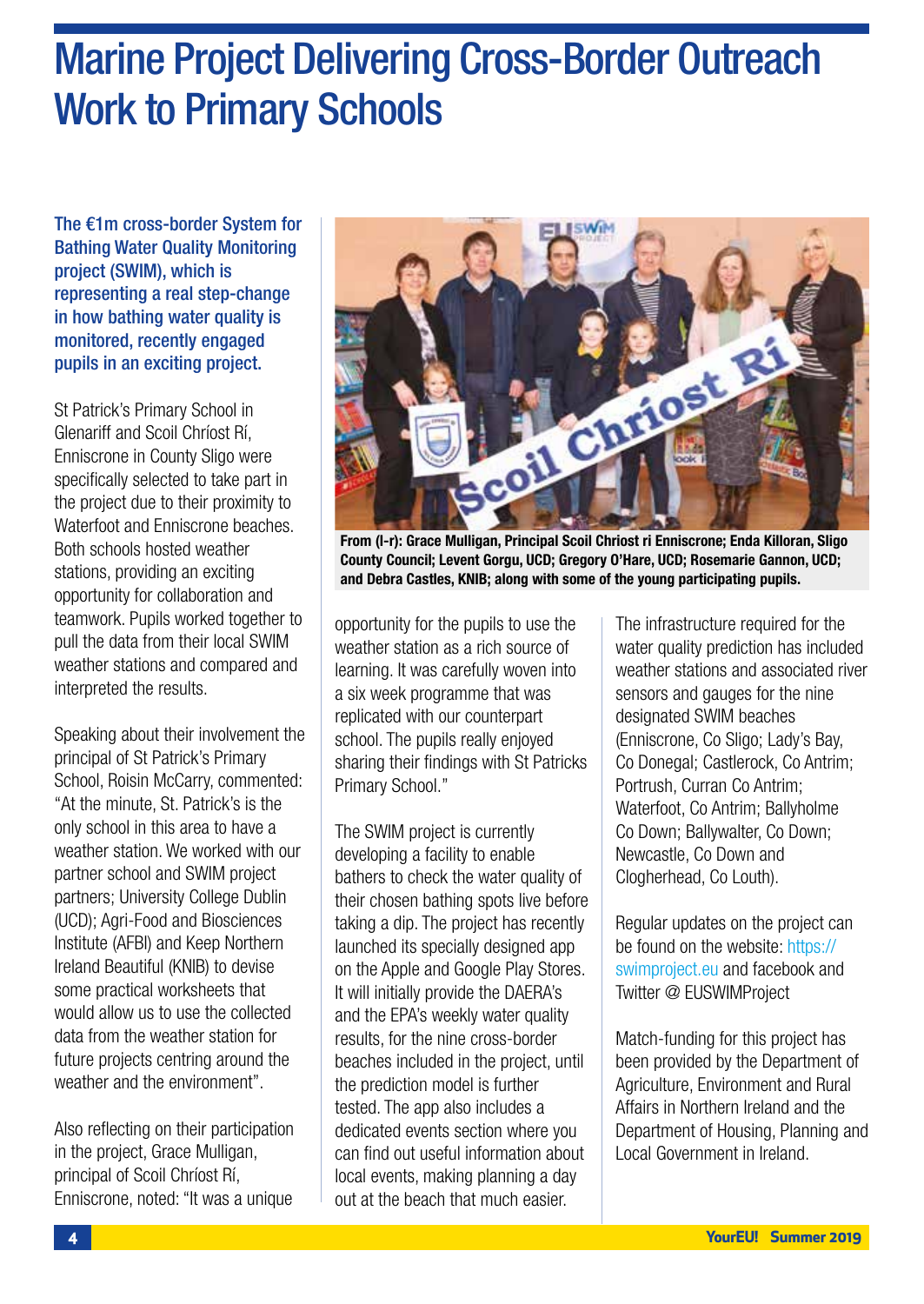## New Shared Space Project Launched in Monaghan

A new, €9.5m PEACE IV funded shared space project (Monaghan Peace Campus) will bring a much needed neutral space to Monaghan.

With a total project cost of €14.5m it will provide a new, three storey, integrated shared space, with indoor community facilities; and external community space that has been specifically designed to create social interaction and encourage crosscommunity engagement.

The project will utilise this space for a range of activity programmes designed to bring people together on a cross-community and crossborder basis, seeking to dispel myths and build relationships in both the local and wider community.

In addition to the development of the much needed community space the project also boosts a youth facility, a new town library and a cultural heritage area.

The Peace Campus was a collaboration piece between lead partner Monaghan County Council and its steering committee / stakeholders, including local schools; as well as a range of cross-community groups.

Speaking at the projects launch the Cathaoirleach of Monaghan County Council, Councillor David Maxwell said: "The Peace Campus project was developed to address the needs that still exist in our communities



The new Peace Campus will bring a much needed neutral space to Monaghan.

today such as issues of segregation, fears to engage and an unwillingness to express identity. This project will allow all communities to come together to engage in a safe setting. It will be of major significance as it is the first time that the Orange Order and the Ulster Scots Agency have engaged in a Peace Programme in County Monaghan."

Also speaking at the launch Gina McIntyre, CEO of the SEUPB noted: "Unfortunately our society remains deeply segregated, which reduces the opportunities for many citizens to mix with, understand and learn from each other. This only serves to perpetuate a cycle of division which prevents us from making new and positive relationships with people

within our local communities, who are from a different background or culture, or hold different views. Projects like this, within the PEACE IV Programme, will help to end that cycle as it will break down barriers, bring people together and help combat prejudice and intolerance."

Match-funding for this project has been provided by the Department of Rural and Community Development in Ireland and the Department for Communities in Northern Ireland.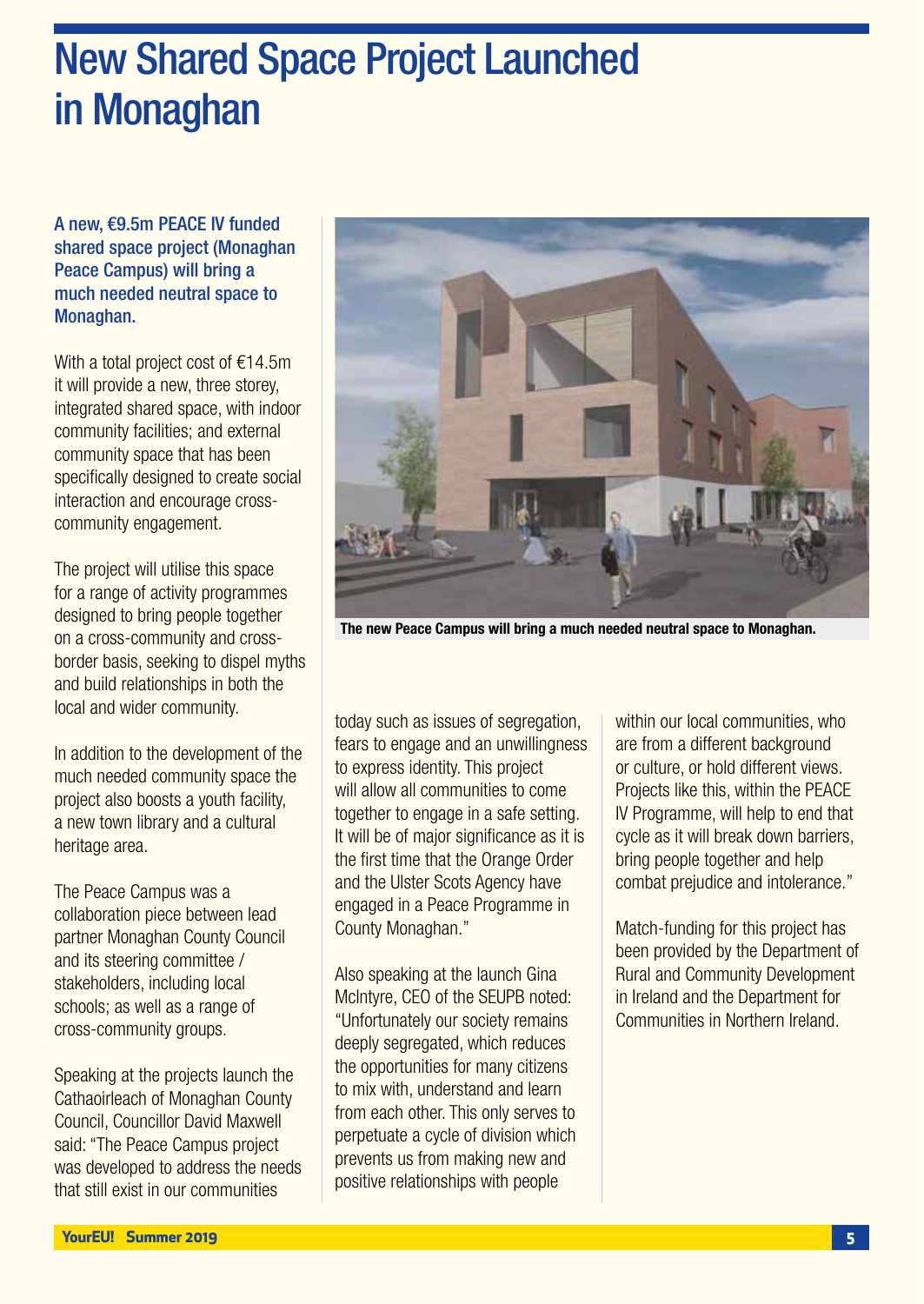## EU invests €35m to improve water quality in Carlingford Lough and Lough Foyle

A major cross-border project is aiming to improve water quality in Carlingford Lough and Lough Foyle through enhanced wastewater treatment.

The €35m INTERREG VA funded Shared Waters Enhancement & Loughs Legacy (SWELL) project will see the construction of new wastewater treatment works, as well as upgrades to sewerage networks on both sides of the border. Such measures will help address wastewater pollution in Carlingford Lough and Lough Foyle.

The four-year project is being led by Northern Ireland Water working in partnership with Irish Water; the Agri-Food and Biosciences Institute (AFBI); Loughs Agency; and East Border Region.

This project represents a significant and long-term investment from the European Union in the water quality of the entire region. It is a testament to what can be achieved when two jurisdictions work together to help address a common problem."

Officially launching the SWELL project, Eoghan Murphy, TD, Minister for Housing, Planning and Local Government in Ireland, stated: "Without safe and reliable water and wastewater infrastructure, social and economic development cannot happen. So I am pleased to be here today to officially launch the SWELL project which will play an important role in improving water quality in Carlingford Lough and Lough Foyle through cross-border partnership working."

The project will involve a total of eight wastewater infrastructure

projects, as well as catchment studies and ecosystem modelling, within the Carlingford Lough drainage basin (within Newry, Mourne & Down and Louth council areas) and the Lough Foyle drainage basin (comprising Derry City & Strabane and Donegal council areas).

The improvements to the wastewater assets will help raise the current EU Water Framework Directive status from 'moderate' to 'good'.

Match-funding for this project has been provided by the Department of Housing, Planning, and Local Government in Ireland and the Department of Agriculture, Environment and Rural Affairs in Northern Ireland.

The project will culminate in the

development of a unique environmental legacy model that can be used to target future investment to achieve further improvements in water quality in these shared waters.

Underlying the importance of the funding Gina McIntyre, CEO of the SEUPB said: "Nature does not respect geographical borders between regions, therefore cross-border cooperation is vital if we are to help protect our shared environment.



The €35m Shared Waters Enhancement & Loughs Legacy project will improve water quality in Carlingford Lough and Lough Foyle.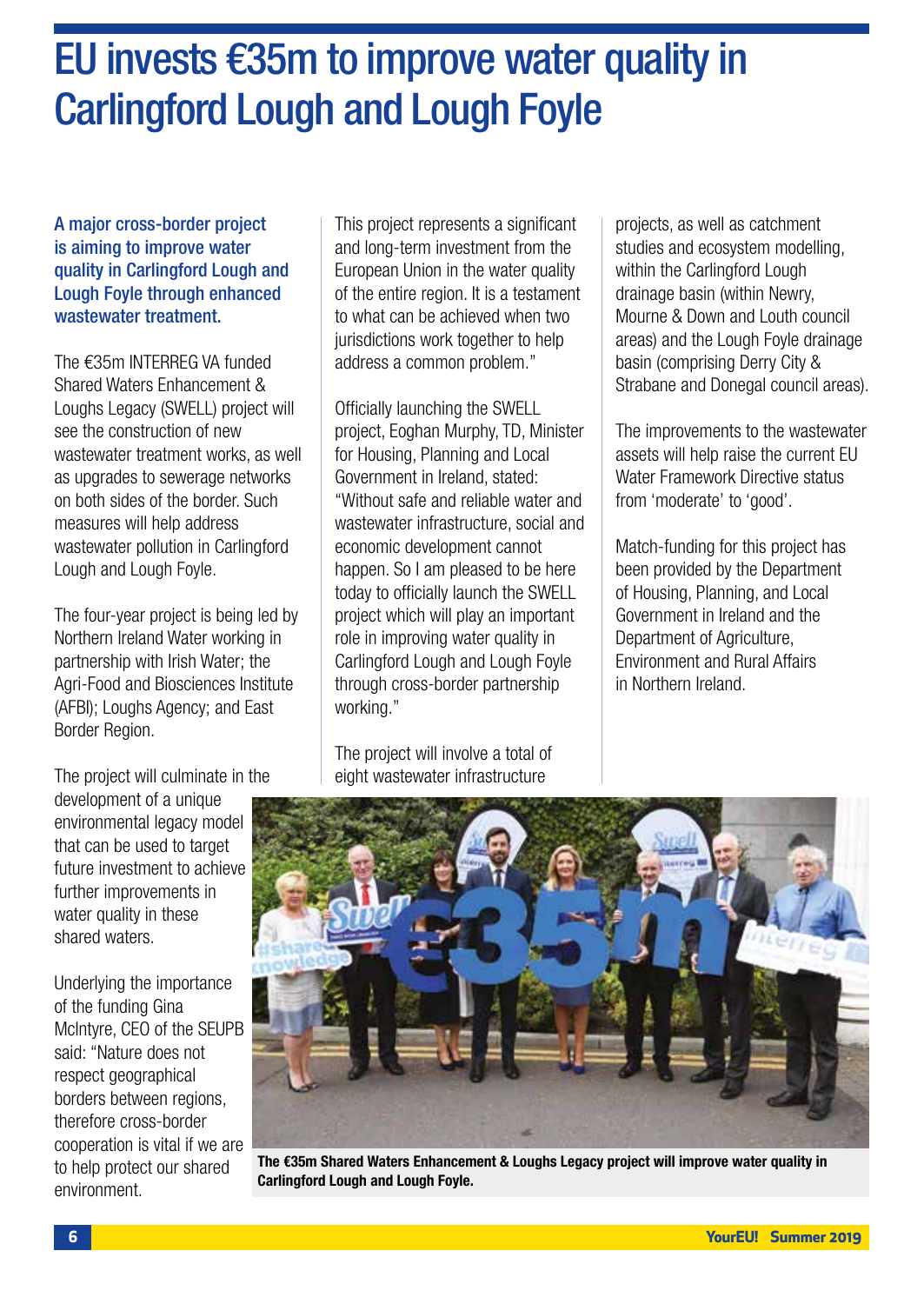## Regional Project to Reconnect Communities Impacted by the Legacy of the 'Conflict'

A new £1.2m project, known as Building Positive Relations will reconnect and reintegrate individuals and communities impacted by the legacy of the conflict.

Led by Ashton Community Trust (ACT), in partnership with Coiste na nlarchimi network; Veterans for Peace; the Irish Immigration Advisors; and the Belfast Conflict Resolution Centre, the regional work is seeking to dispel myths and allow relationships to be built which will benefit not only individuals, but also their wider social support network. Its areas of impact will include: Dundalk; Letterkenny; Derry/ Londonderry; Leitrim; Monaghan and Belfast.

Welcoming the project Gina McIntyre, CEO of the SEUPB said: "This project will help to address many of the complex needs of the ex-political prisoner community by challenging some of the stereotypes and stigma that they face on a daily basis."

"Working with the community, it will coordinate regional-wide events and conferences on conflict resolution and peace-building. The project also recognises many of the mental health issues which affect the projects participants leaving them highly vulnerable to becoming socially isolated. To help alleviate this it will provide counselling and resilience building support" she continued.



Guests gather at the launch of the Building Positive Relations project to learn just how it will make an impact on the lives of hundreds of people on a cross-border basis.

ACT Chief Executive, Paul Roberts, described the project as important bridge building work: "Despite elements of perceived difference, in the history of our work we have identified there are substantial commonalities affecting these same areas. These everyday common themes focus on social; economic; housing; dereliction; lack of inward government investment; employment; and poor health."

"Taking part in this project will offer individuals the chance to address the past in a substantial way and we feel it will be welcomed especially

by communities who want to move forward. This work will also have a positive influence on society at large, and will contribute to ongoing processes aimed at ensuring the past is not repeated" he continued.

Match-funding for this project has been provided by the Executive Office in Northern Ireland and the Department for Rural and Community Development in Ireland.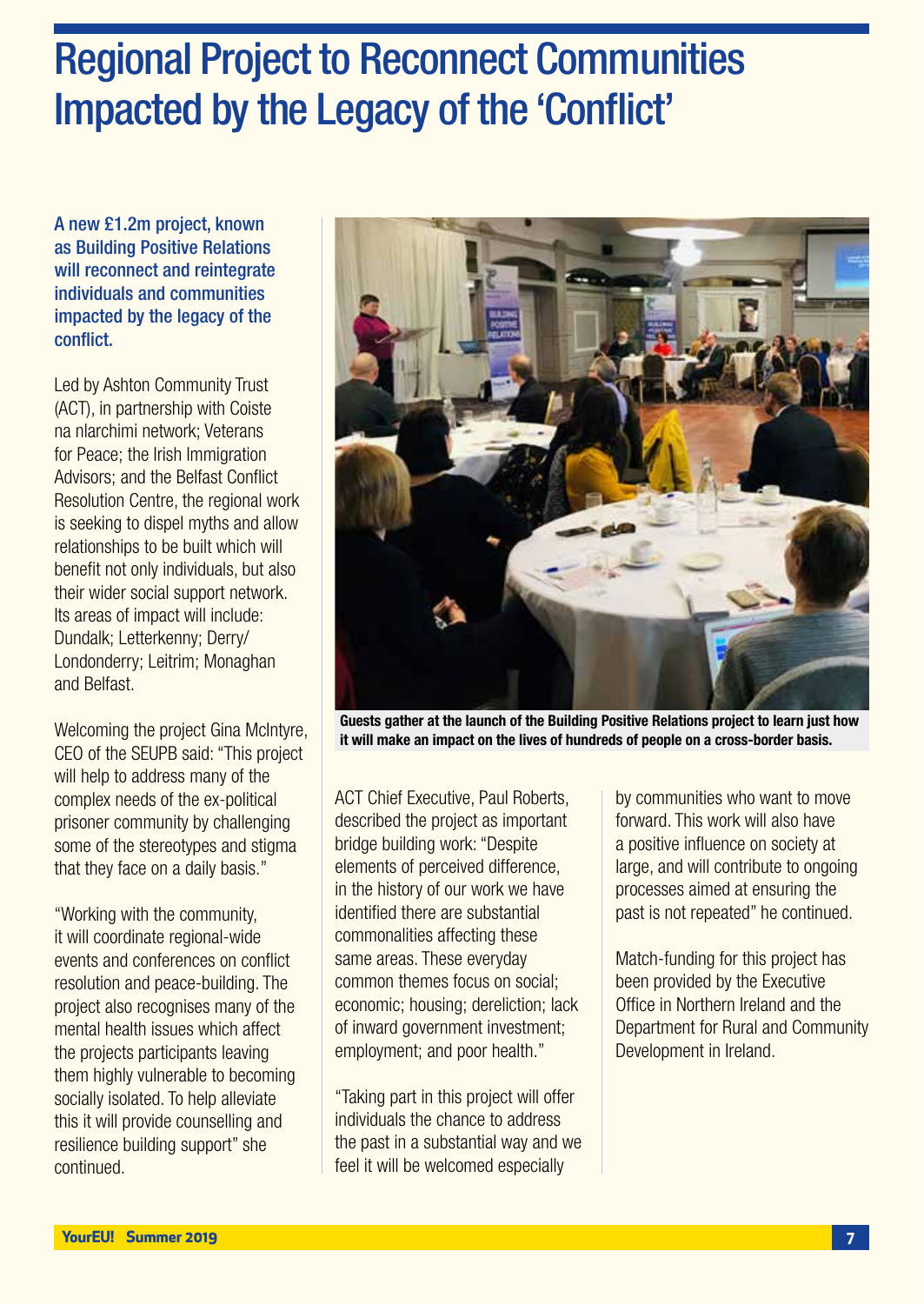# **EU Funding Helping to Pro**

### What is the future of fisheries management?

### Marine species face extinction!

#### Plastic pollution could treble in a decade…….

Every day we see headlines related to the marine environment, but might not necessarily understand their significance.

The simple fact is marine ecosystems are experiencing an unprecedented loss of biodiversity and species due to the large scale and far-reaching effects of human activities.

Internationally, there are a number of drivers leading to the requirement for national structures to support marine resource planning and management.

Legislation has moved towards an integrated approach to the



COMPASS scientists at work.

improved management of marine resources (EU's Atlantic Strategy and Action Plan).

The environmental objective of the INTERREG VA Programme has granted a unique opportunity for Ireland, Northern Ireland and Scotland to work together to improve the management of marine protected areas and species.

Your EU recently posed some questions to Adam Mellor from the Agri-Food and Biosciences Institute (AFBI), who is helping lead an ambitious €6m project, funded under the INTERREG VA Programme.

Known as COMPASS (Collaborative Oceanography and Monitoring for Protected Areas of Species) the project is multidisciplinary.

It involves an array of scientists working on:

- Ocean acidification
- Ocean chemistry
- Ocean modellers
- Ocean physics
- Data scientists
- Salmon & migratory fish specialists
- Marine mammal & acoustics experts

Together, each of the partners in the project will establish a network of oceanographic and acoustic moorings to develop cross-border marine protected areas (MPAs).

The project will produce new marine monitoring data for emerging areas of environmental concern including;



One of the monitoring buoys equipped with oceanographic sensors, acoustic recorders and advanced fish tracking technology.

ocean acidification and the long-term impacts of anthropogenic noise on marine life.

#### What's your take on the multidisciplinary collaboration?

"A project that requires the diversity of science to meet these goals would not be possible without the broad expertise found across a number of research institutes. From the projects outset, we established an open and engaging culture amongst the scientists.

The knowledge, passion and commitment of many of the individuals can be quite infectious and at the same time quite humbling. and this offers some comfort as coordinating between institutes and disciplines can sometimes be demanding!"

#### It's a tall order to lead such a pioneering project. How did you get involved?

"The consultation process identified that the INTERREG VA call wanted to support the management of protected areas and species across borders. However, to design a project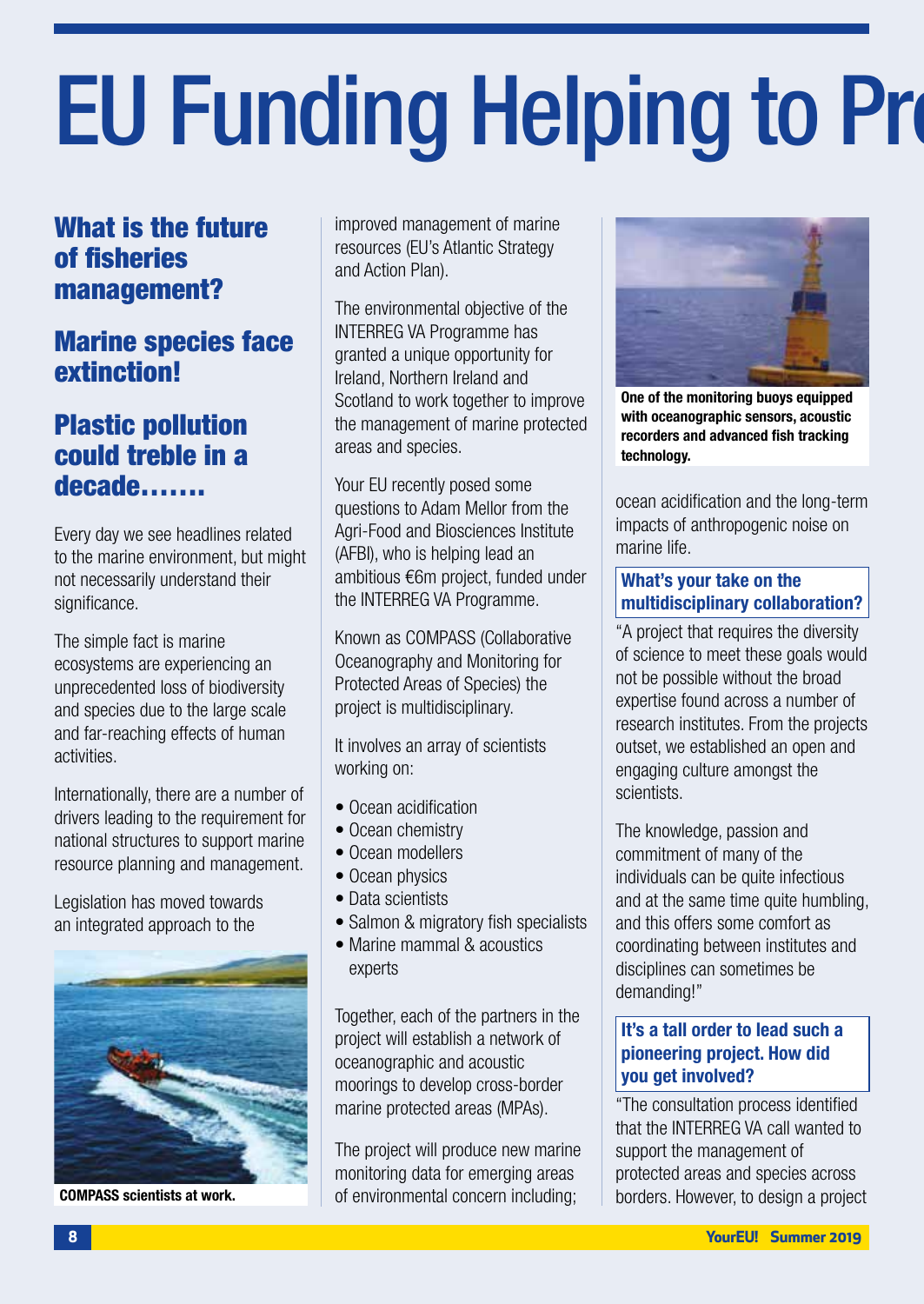## otect Marine Ecosystems

that delivers on such areas meant that we had to assemble the right project team.

I have led the COMPASS partnership from the start, and my role has really been to identify and coordinate the projects activity. This has largely involved getting the right experts from the partnership to ensure the science work is well designed and executed.

My background began with a Marine Science degree at Newcastle-Upon-Tyne before I worked for a project overseas. Following this I worked in research for two UK universities before undertaking a PhD at QUB. Since then, I have worked for QUB and the Northern Irish Government departments designing and implementing oceanographic and acoustic monitoring programmes to support the management of our marine environment."

#### Your day job would probably be very different to most. Is that true?

"Getting my hands dirty at sea or working with data isn't always as much of a feature in my day-to-day routine as I would like, but rubbing shoulders with brilliant people both within and outside of my organisation is very rewarding. I love being out on the sea, with something that 'needs' doing; a little bit of pressure is good, and the challenge of working in the marine environment brings a real sense of achievement when you deliver. The marine science sector seems to attract resilient and



Application of acoustic and oceanographic moorings.

creative individuals who are (nearly!) always fun to work with. Currently I am working with partners on building a bespoke new data-buoy, which feeds my hunger to tinker with technology."

#### The project has officially completed two years and started delivering some data. Can you share some of the main findings?

"We're just getting into this phase now – data is flowing in and we are in the early days of analysis.

This is timely as it is like a tonic for tired scientists. I have literally been grinning from ear-to-ear as some of the project's scientists have presented preliminary findings.

We've generated the first quantitative data about the marine survival of migratory sea-trout smolts, tracking them between Ireland and Northern Ireland as they return to their breeding grounds.

We have also delivered the first

structured network of hydrophones in the region which are now starting to provide data about the occurrence of endangered species of whales such as Humpbacks and Fin whales.

Oceanographic moorings often operate independently, generating long-term data-sets on ocean and atmospheric climate. COMPASS is networking these moorings so that everyone has better access to this data in a much more standardised format, and the expertise involved in ensuring all of the data is fit for use on the international forum is impressive.

Within the partnership, we're sharing expertise on how to use new instruments for climate-change related research and enhancing observation programmes for ocean acidification. The COMPASS modelling work has already been involved in investigating the possible source of the rare beaked whales that died in 2018 and stranded around the coasts of Ireland and Scotland."

#### What is your hope for the projects impact beyond its duration?

"COMPASS will deliver a clearer understanding of what changes in the oceanographic climate may have on underwater habitats, fauna and flora across the region. Coordinating scientific activity and outputs between Scotland, Ireland and Northern Ireland is key to achieving our impact."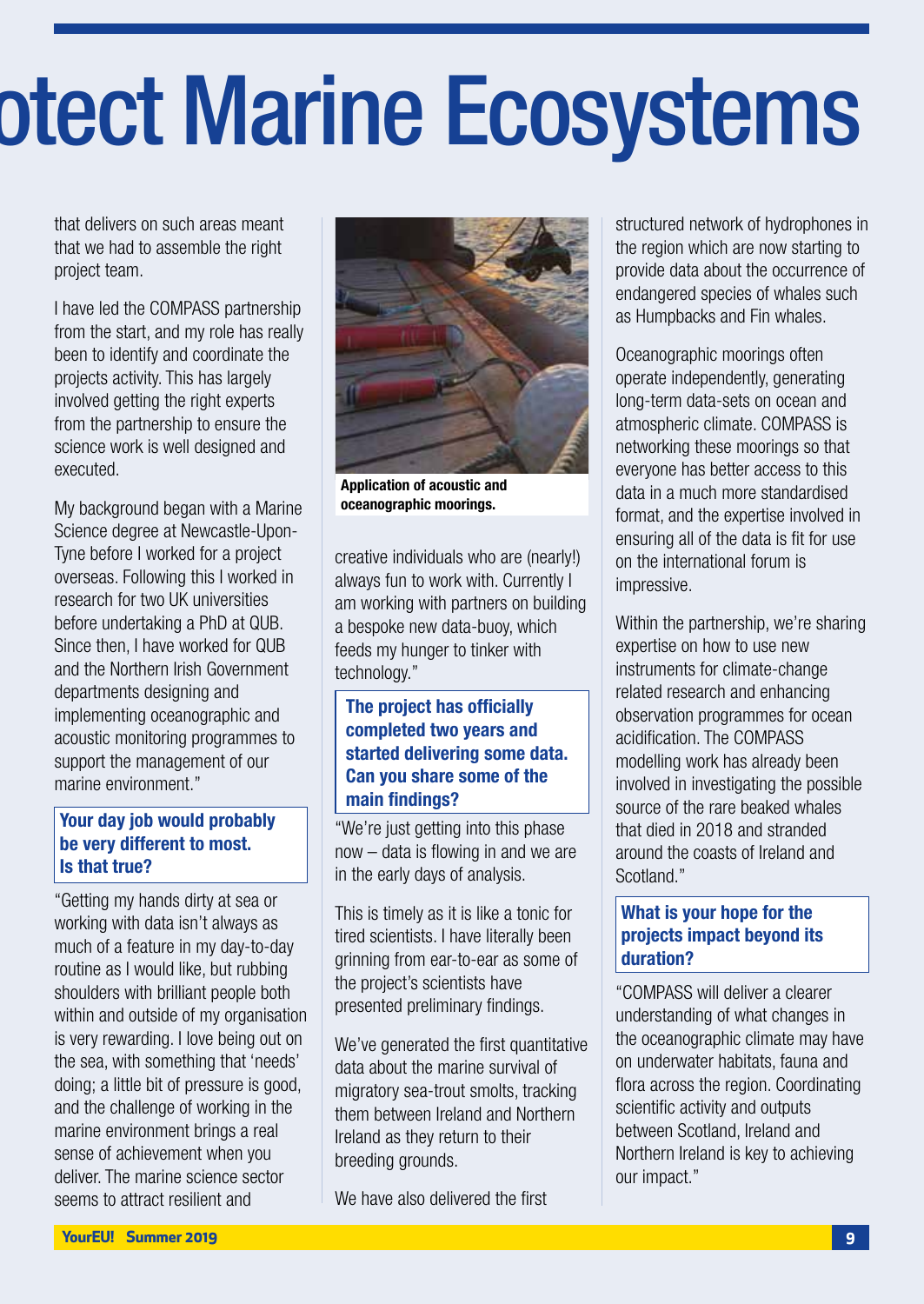## Special St Patrick's Day Showcase Exhibition

The SEUPB was granted the opportunity to deliver a special showcase exhibition, featuring PEACE IV and INTERREG VA projects, as part of the annual St Patricks Day celebrations organised through the Office of the Northern Ireland Executive.

The event, which took place on Friday 15th March, was attended by over 100 EU dignitaries including Ambassadors, Commission staff (REGI), MEP's and other Commission officials which included Sue Gray (Permanent Secretary for the Department of Finance Northern Ireland) and UK Deputy Ambassador to the EU, Katrina Williams.

#### PEACE IV exhibiting projects included:

- Dare to Lead Change which is seeking to promote positive relations between Catholic; Protestant; and Black & Minority Ethnic people across Northern Ireland and the Border Region of Ireland).
- Collaboration through Sharing in Education (CASE) – which is enabling 377 schools and 135,000 pupils to take part in shared education through 163 school partnerships.
- Peace Bytes which is utilising a combination of technology and traditional youth work methodologies in order to target, recruit and retain young people



PEACE IV and INTERREG VA projects were able to discuss the wide number of benefits of their projects to key influential figures during the special celebration event.

aged between 14 and 24 years old.

• Monaghan Peace Campus – which will create one new integrated shared space, with indoor community facilities; and external community space that has been specifically designed to create social interaction and encourage cross-community engagement.

#### INTERREG VA exhibiting projects included:

• The Eastern Corridor for Medical Engineering (ECME) – which

will create improved healthcare pathways for cardiac related health conditions by carrying out fundamental research and developing commercially focused platform technologies.

• Ulster Canal Greenway – which upon completion, will have constructed 22km of cross-border greenway from Middletown in Co.Armagh to Smithborough in Co.Monaghan.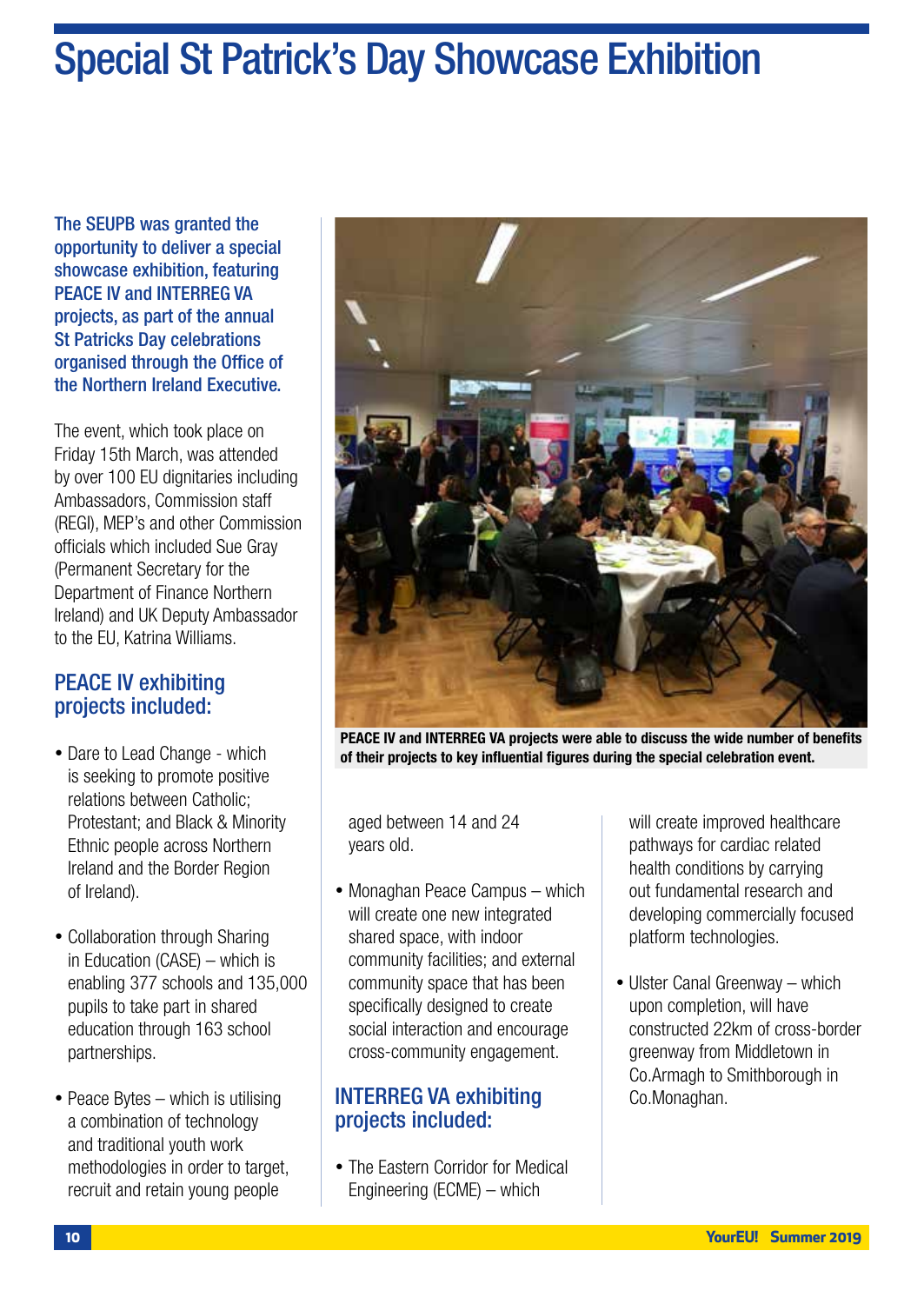In March, as part of the BBC's Crossing Divides series, Mark Easton (BBC Home Editor) visited three different PEACE IV projects in an effort to learn about the peace process in Northern Ireland.

Mark, who was in Belfast 21 years ago to report on the signing of the Good Friday Agreement, decided to visit once again to observe peace efforts across the region.

Mark began his visit by meeting with a number of participants taking part in the children and young people Journey's project to learn just how it is tackling the bigotry of the past and ensuring it is not inherited by the next generation. One of those participants was 22 year old Conor Loughlin who recounted the first time he had ventured into a protestant neighbourhood, just a minute's walk away.

"It was so, so hard. Even though it is the same road, you get shivers and stuff."

Conor recalled how he was greeted at the security gate by Sammy, a

protestant boy he had gotten to know on the course.

"That was amazing, someone just coming and saying, OK you are safe. That there was just one of the best moments for me. I'd never had a protestant looking out for me and they actually cared about me."

Mark then travelled up to Derry/ Londonderry to meet with participants on the Theatre Peace Building Academy, including writer and director Jo Egan. Jo penned the *Crack in Everything,* one of four plays to be delivered as part of the project.

"We might not be able to change past events, but we can change how we see them," she explained. "This is the power these stories contain," she continued.

On his final visit Mark met with a number of parents enrolled on an educational course as part of the regional Shaping Ourselves and Our Children project.

The project is currently providing a child development and cultural

Parents from the Shaping Ourselves and Our Children project had the opportunity to reflect upon their experiences as part of the special child development and cultural diversity course.



diversity programme to parents in order to change parental attitudes, allowing them to have a positive influence on their children.

Father of five, James McLaughlin, reflected: "It has been sort of bred into people. This is our chance to break the mould, to open them up to different cultures and religions. Hopefully, they will have a better future because of it."



Mark Easton meets with participants from the children and young people Journey's project.



As part of his visit Mark interviewed Marjorie Lesley, victim of the Claudy bomb, as well as Martin McGavigan, brother of Annette McGavigan who was killed in the bogside aged 14. Martin was joined by his daughter Maria.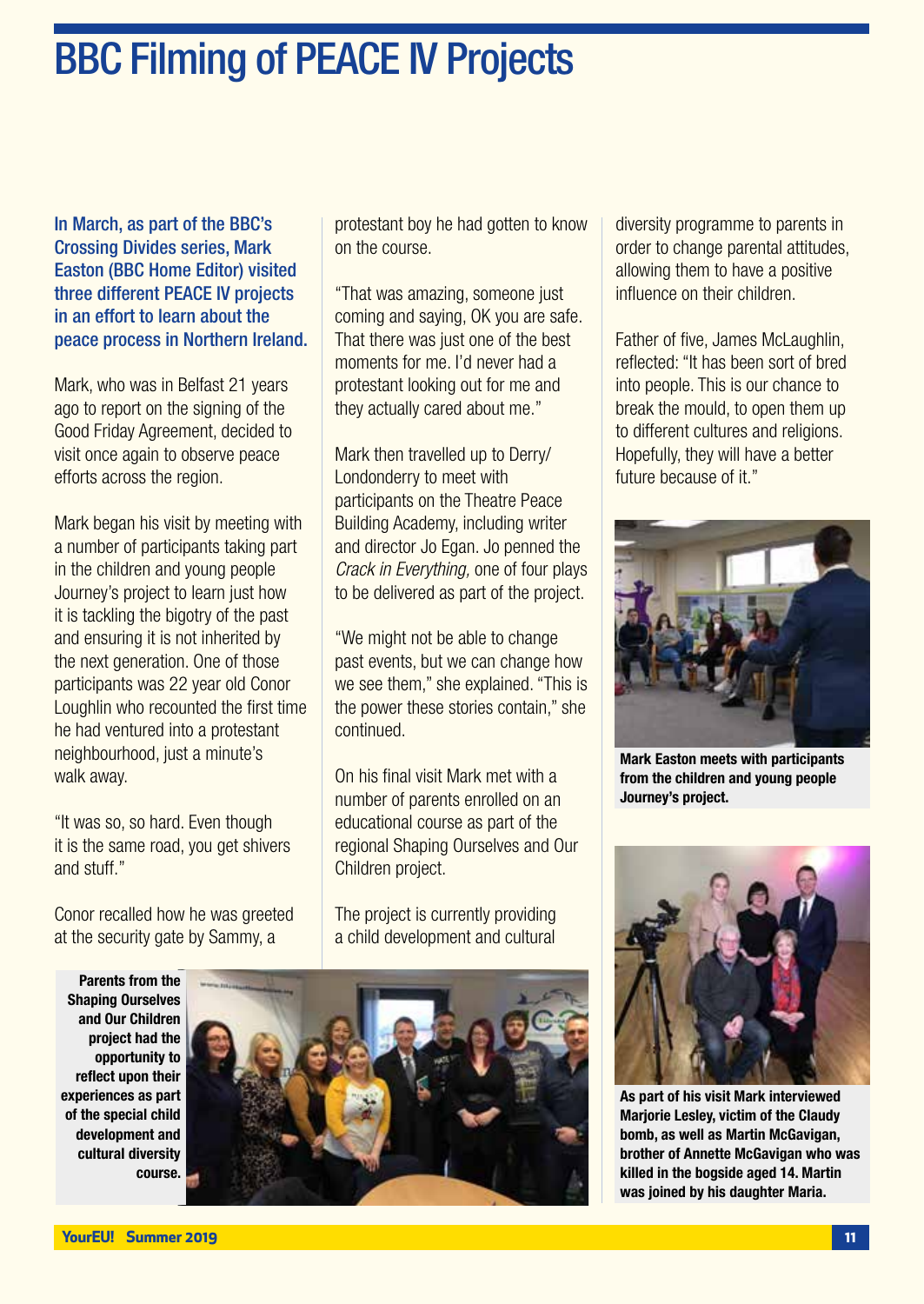## INTERREG VA Project makes a pit-stop in Pittsburgh

The €5.8m, INTERREG VA funded, Renewable Engine Programme recently had a very productive visit to Carnegie Mellon University in Pittsburgh as part of the university's annual CMU Energy Week.

The Renewable Engine Programme is creating a research supercluster, with cross-collaboration between academic and industrial partners in the West of Scotland, Northern Ireland and the six border counties of Ireland.

After some extensive research into the current renewable energy landscape in Pittsburgh, a visit was arranged to progress future collaboration and build international traction.

The group had a room next to where the conference was taking place, allowing them to attend some of the relevant sessions and meet with attendees. Pauline Murray, R&I Co-ordinator at Advanced Forming Research Centre Strathclyde was even invited on stage to introduce one of the panel sessions.

Speaking about the time in Pittsburgh Pauline reflected: "We had a very busy week, with meetings and visits with: the National Energy Technology Lab (NETL); Eden Hall at Chatham University; Sustainable Pittsburgh; Energy Innovation Centre; Pittsburgh University; GAI Consultants; Duquesne Light Co, Smart Pittsburgh; Pittsburgh



The €5.8m Renewable Engine Programme had a very productive visit to Carnegie Mellon University in Pittsburgh as part of the university's annual CMU Energy Week.

Regional Alliance; Catalyst Connections; Pennsylvania Manufacturing Fellows Initiative; and with Mayor Bill Peduto."

"As well as looking at energy, we also met with others at Carnegie Mellon who are involved in Additive Manufacturing and 3D Printing," she continued.

Discussing the visit Pauline said: "The outcomes of the week are still being defined and explored but we are already concentrating on some joint funding opportunities from both sides, as well as student & staff internships both at academic and industrial partners."

Led by South West College, in association with partners at

Advanced Forming Research Centre Strathclyde; Strathclyde University; Queens University Belfast; and IT Sligo, upon completion the Renewable Engine Programme will have 57.05 research years by 12 PhD researchers; as well as four post-doctoral researchers and three principal investigators.

In addition, it will provide nonfinancial support to a minimum of eight industrial partners and financial support to a minimum of four industrial partners.

Match–funding for this project has been provided by the Department of Business, Enterprise and Innovation in Ireland and the Department for Economy in Northern Ireland.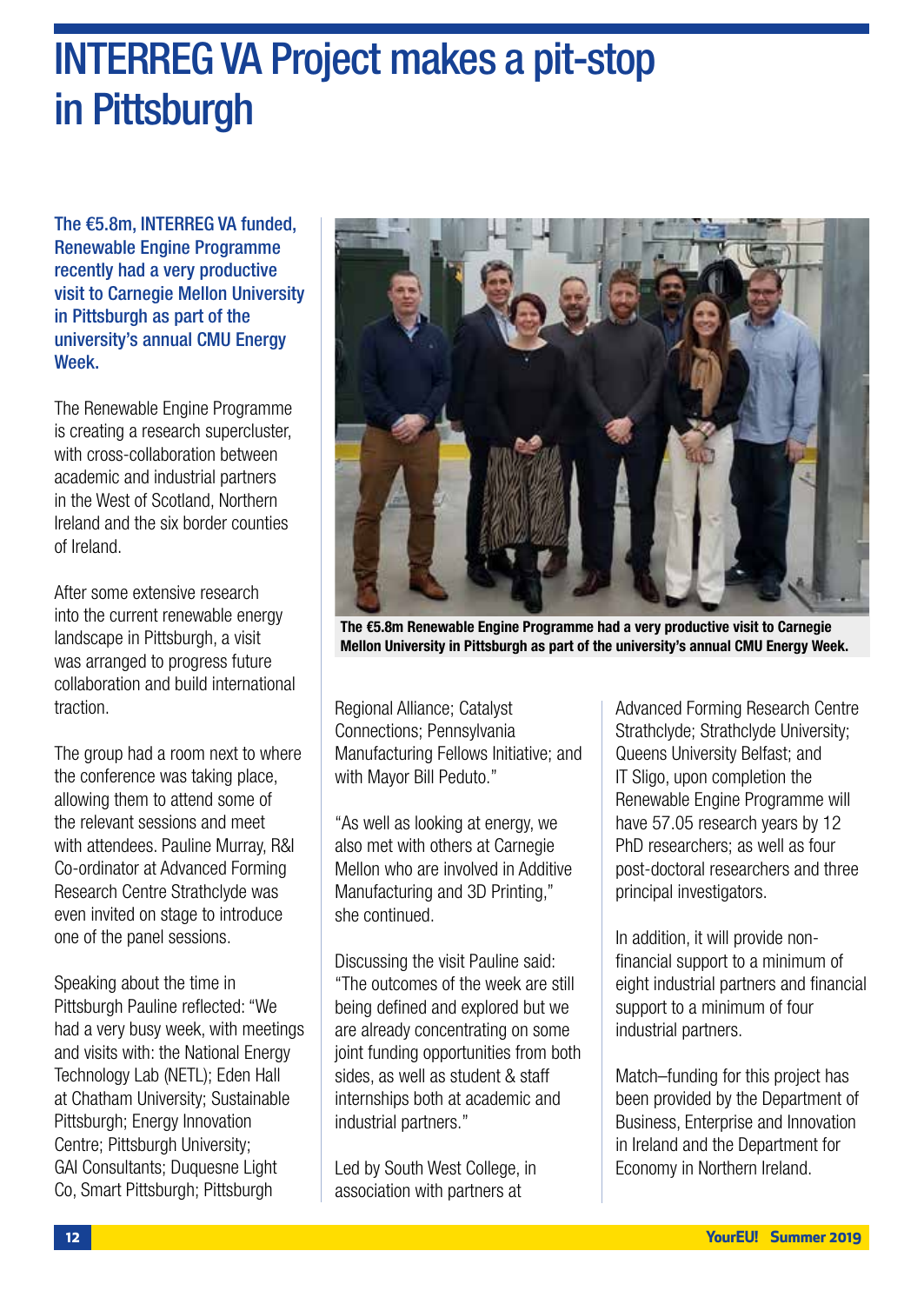## Radio YNP - The Voice of Young People

#### SEUPB recently took a visit to Youth Action NI's flagship radio station.

Radio YNP is a youth-led online radio station developed as part of the €1m, PEACE IV funded Youth Network for Peace (YNP) project.

Led by Youth Action NI, the YNP project is helping to connect and engage young people from both sides of the border, raising awareness of the issues facing young people in their local areas.

The station was set up in May 2018 by Seán McDonnell.

Seán came to interview for the position with no business degree or driving licence (both were stipulations on the job description), however Seán came prepared with designs for how the station should look and work. The recruitment panel was so impressed they offered him the job.

Today the studio looks exactly the same as it did in Seáns designs.

The station is produced and managed by 10 young people from the YNP project and has approximately 8,000 listeners.

As well as featuring live music sessions, political debates and blockbuster reviews the station provides young people with the opportunity to interview local politicians and celebrities.

So far the station has been visited by politician Mike Nesbitt; Irish actor Kieran Hynes; Cool FM Pete Snodden; and NI Commissioner for Children and Young People Koulla Yiasouma.

Thanks to EU funding the radio station has constantly been developing. A new app was recently launched and can be downloaded on the Googleplay or I-tunes Store.

Check out Radio YNP's website to learn more and listen online: http://www.radioynp.com/



SEUPB intern Natalia Popielska interviews Seán McDonnell over his involvement with Radio YNP.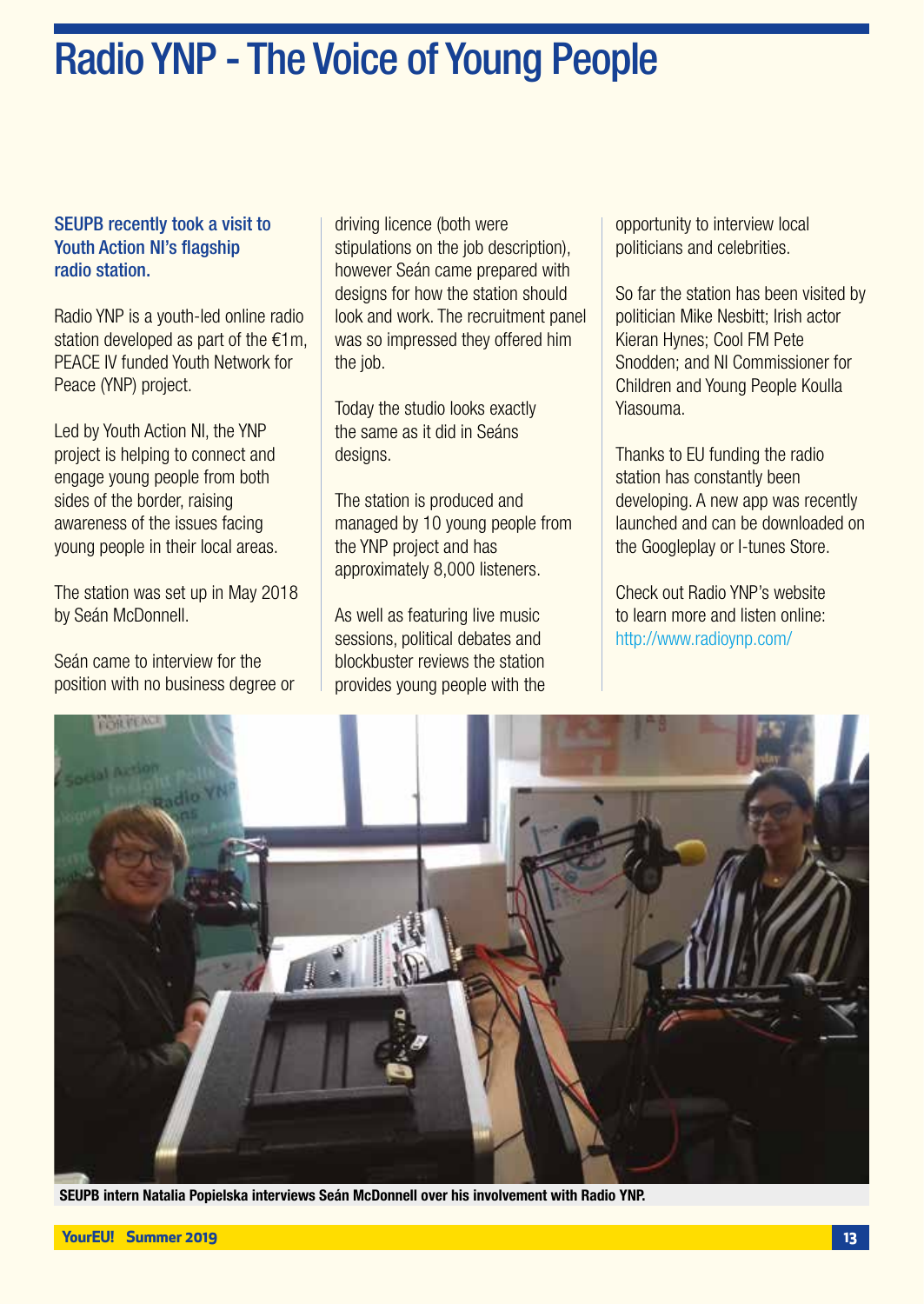## New €4.6m Marine Project - First of its kind in Europe

A unique, €4.6m INTERREG VA funded marine project (known as SeaMonitor) will help to better understand and protect vulnerable marine life in our oceans.

The groundbreaking project, which is the first of its kind in Europe, is being led by the Loughs Agency in partnership with eight leading marine research institutions (Marine Institute; Queens University Belfast; Agri-Food and Biosciences Institute (AFBI); University of Glasgow; Unversity College Cork; Galway Institute of Technology; Ocean Tracking Network - Dalhousie University; and University of California Davis).

Studying the seas around Ireland, Northern Ireland and Scotland, the project will deliver Europe's largest

telemetric marine array and spatial models supporting the conservation of basking shark; skate; salmon; seals and cetaceans.

In addition, it will also provide three Management Plans; one for skate in the area from Loch Sunart to the Sound of Jura; and two for salmon in both the River Foyle and Clyde estuaries.

The investment will extend the existing network of 'smart' buoys and oceanographic models, delivered by sister projects COMPASS and MarPAMM, so that a line of acoustic receivers runs between the island of Ireland and Scotland.

Welcoming the project Gina McIntyre. CEO of the SEUPB, said: "The maritime territory across Europe

is at risk from multiple challenges and must be protected for future generations of citizens.

This tri-regional project will help to safeguard our precious shared marine environment by providing much-needed management and conservation work that will protect priority species and habitats, across Ireland, Northern Ireland and Western Scotland."

Match-funding for this project has been provided by the Department for Agriculture, Environment and Rural Affairs in Northern Ireland and the Department of Housing, Planning and Local Government in Ireland.



Pictured launching the SeaMonitor project are (l-r): Colin Armstrong, DAERA; Dr Pieter-Jan Sch**ӧ**n, AFBI; Gina McIntyre, CEO of the SEUPB; Dr David Bailey, Principal Investigator University of Glasgow; Ross McGill, Loughs Agency; Dr Peter Heffernan, CEO, Marine Institute; Joe Mahon; Sharon McMahon, Loughs Agency; and Dr Robert Rosell, Principal Investigator AFBI.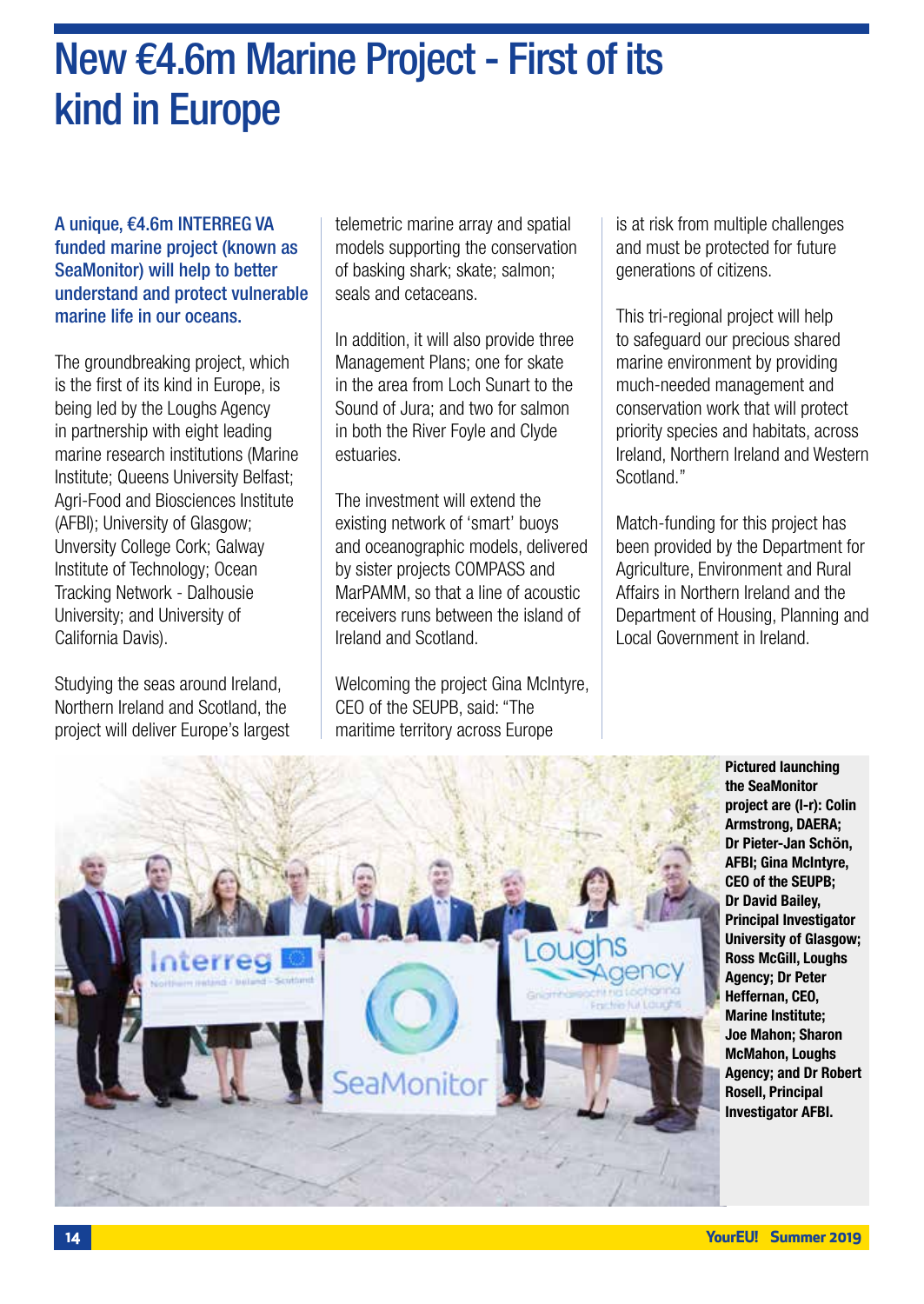## BAFTA Winning Film and Theatre Maker Involved in PEACE IV Play

BAFTA winning film and theatre maker Robert Rae recently collaborated on the production of *Blood Red Lines,* one of four plays being delivered as part of the PEACE IV funded Theatre and Peace Building Academy project.

The play, which opened in February 2019, centred on people with lived experience of the tragedies of south Armagh, Dublin and the Border Counties during the darkest days of the Troubles/Conflict.

The Theatre and Peace Building Academy project is allowing reflection; active dialogue on consequences of conflict, and is helping build techniques to engage with painful memories.

Across the projects lifespan it will:

- Recruit eight local artists and a range of internationally based artists, with significant experience of utilising arts activity in conflict areas of social breakdown throughout the world.
- Engage 76 cross-community participants.
- Deliver four touring Multi Media Theatre productions and eight non-touring Multi Media Theatre productions (through local projects).
- Secure audiences of approximately 4,000 people.



Peter O'Connor, a victim of Kay Tavern bomb Dundalk 1975, shares his story with the group.

Lead partner, the Playhouse in Derrry-Londonderry is collaboratively working with Holywell Trust; Thomas D'Arcy McGee Foundation; and Queens University Belfast to deliver the two and a half year project, which will work with representatives from interface and highly segregated

areas; historical atrocities; victims and survivors; and the public sector.

Match-funding for this project has been provided by the Executive Office in Northern Ireland and the Department of Rural and Community Development in Ireland.



Discussing his experience is Aidan Shields, who lost his mother, Maureen Shields, in the Dublin bombings in 1974.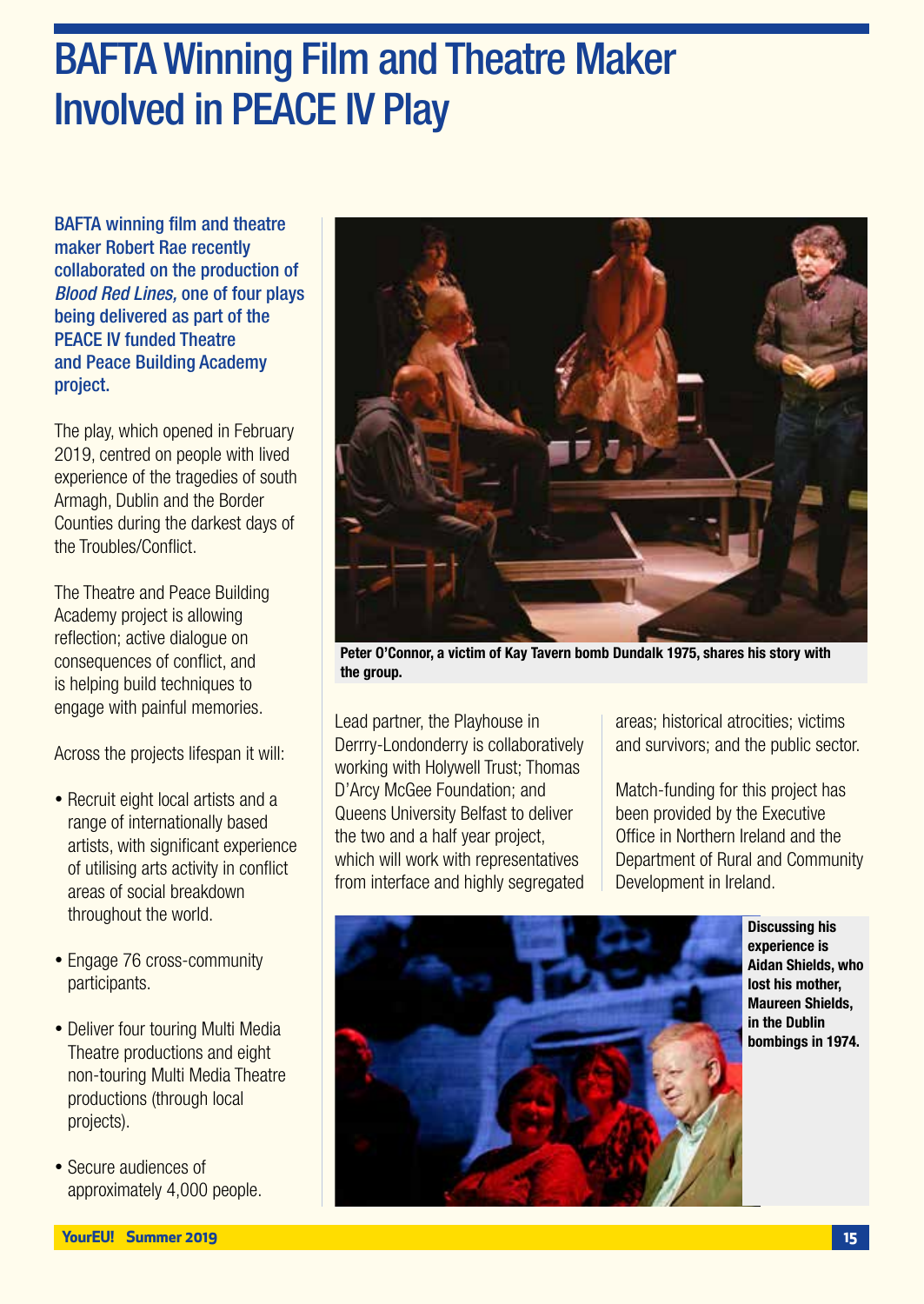## New Inclusive Cross-Community Youth Project Launched

A PEACE IV funded project for young people in Belfast, Fermanagh and Derry/ Londonderry, known as HEROES, will provide opportunities to take part in activities such as music, visits to historical sites, community fundraising and after-school groups.

The Helping Equality, Respecting Others, Enabling Success project will support young people, including those with learning difficulties through personal development, citizenship and good relations opportunities.

Outlining the importance of the project Margaret Kelly, Director of Mencap NI said: "We want young people from all communities and abilities to get involved so they can develop their confidence, have new experiences and build positive relationships that will last beyond the projects end date."

"HEROES has provided a wonderful opportunity to ensure that young people with learning difficulties benefit from PEACE IV funding. These young people experience many of the same legacy issues as other young people, but without programmes specifically designed to include them it can be difficult to access the help and support available to others," she continued.

Also reflecting on the projects importance was Gina McIntyre, CEO of the SEUPB, who noted: "The EU's



Pictured at the project's official launch event are (l-r): Taylor Healy, youth participant from Derry/Londonderry; Leanne Massey, Director of Joint Secretariat SEUPB; Keelan O'Hagan, youth participant from Derry/Londonderry; and Margaret Kelly, Director of Mencap NI.

PEACE IV Programme recognises the importance of young people, specifically the role that they can play as agents of positive change. Change in themselves, as they gain new skills and confidence, and also change in society as they bring home what they have learnt to their friends and families in order to create a more peaceful and cohesive society. This is an inspirational project and I would congratulate everyone who has taken part in it to date."

The project is being led by Mencap NI in association with project partners; Londonderry YMCA; Devenish Partnership Forum; and the Health Service Executive.

Match-funding for this project has been provided by the Northern Ireland Executive in Northern Ireland and the Department of Children and Youth Affairs in Ireland.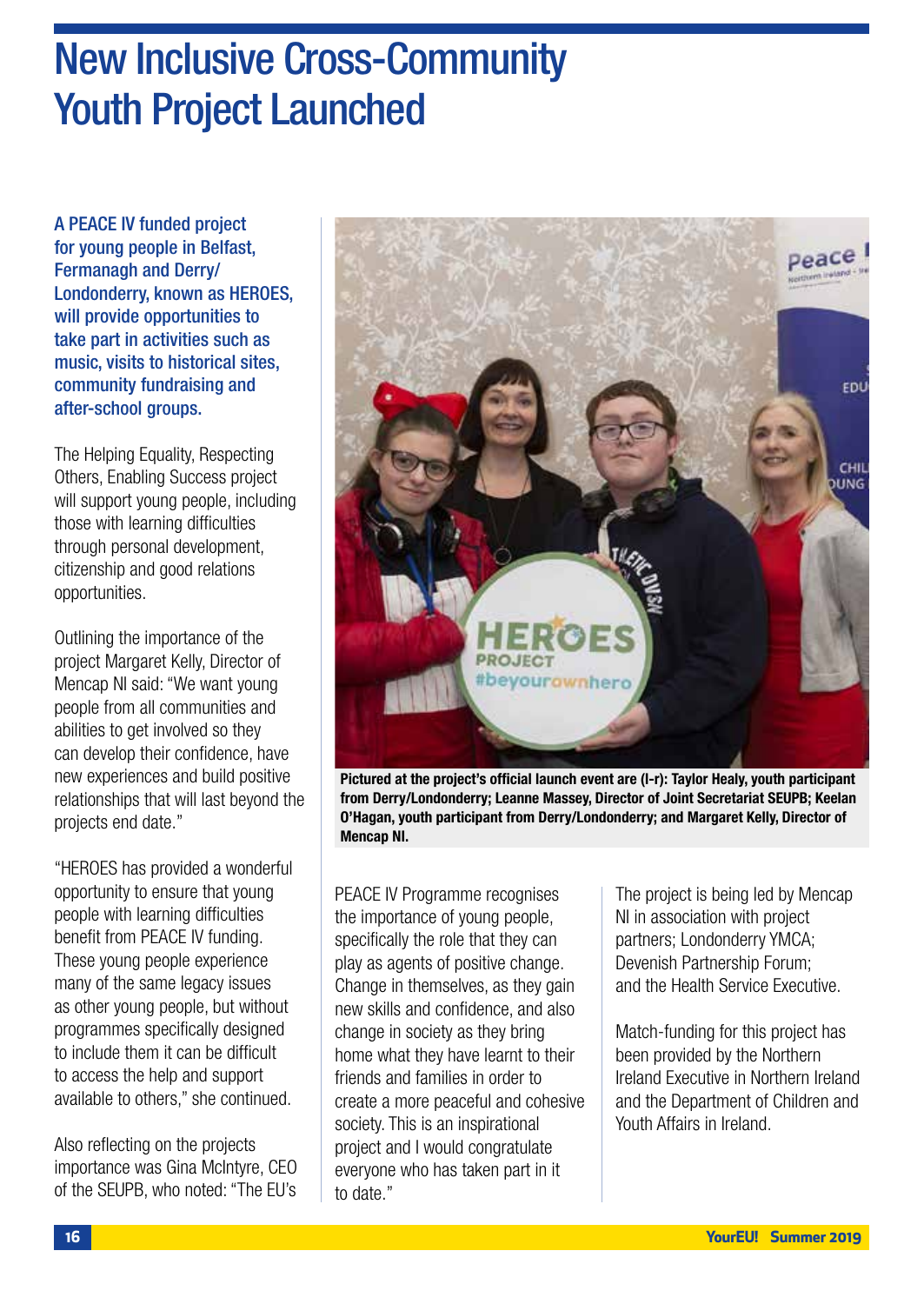## Ageing Well with Youthful and Energising Council Project

*"I never thought I would enter a gym again let alone do exercise classes in my eighties!"*

#### *"Getting out to do something completely different and meeting new friends is very exciting!"*

These are just some of the comments from a selection of participants taking part in Mid & East Antrim Agewell Partnership's Peacing Ages Together project.

Just one of the projects under the Mid and East Antrim's Borough Council's £3.1m PEACE IV Action Plan, this unique cross-community programme aims to run a series of new social activities for older people. 15 new partnerships have been created across the area, joining groups from the towns, villages, churches, and associations together to explore the similarities and differences, combat loneliness and isolation in older people's lives.

In June, over 300 older people from Larne, Carrickfergus and Ballymena gathered together to celebrate the friendship and amazing achievements that have been produced over the past year.

All participants were involved in 10 sessions together, ranging in activities including, disco trampolining, creating art projects, learning skills, tasting foods from all around the world; and learning contemporary dance routines. Vital funding went into transport to connect people across the three towns.

Without doubt the project has developed unique new friendship networks across the community. It has empowered participants to build stronger local connections; become more physically active; learn new skills; and most importantly enjoy new experiences.







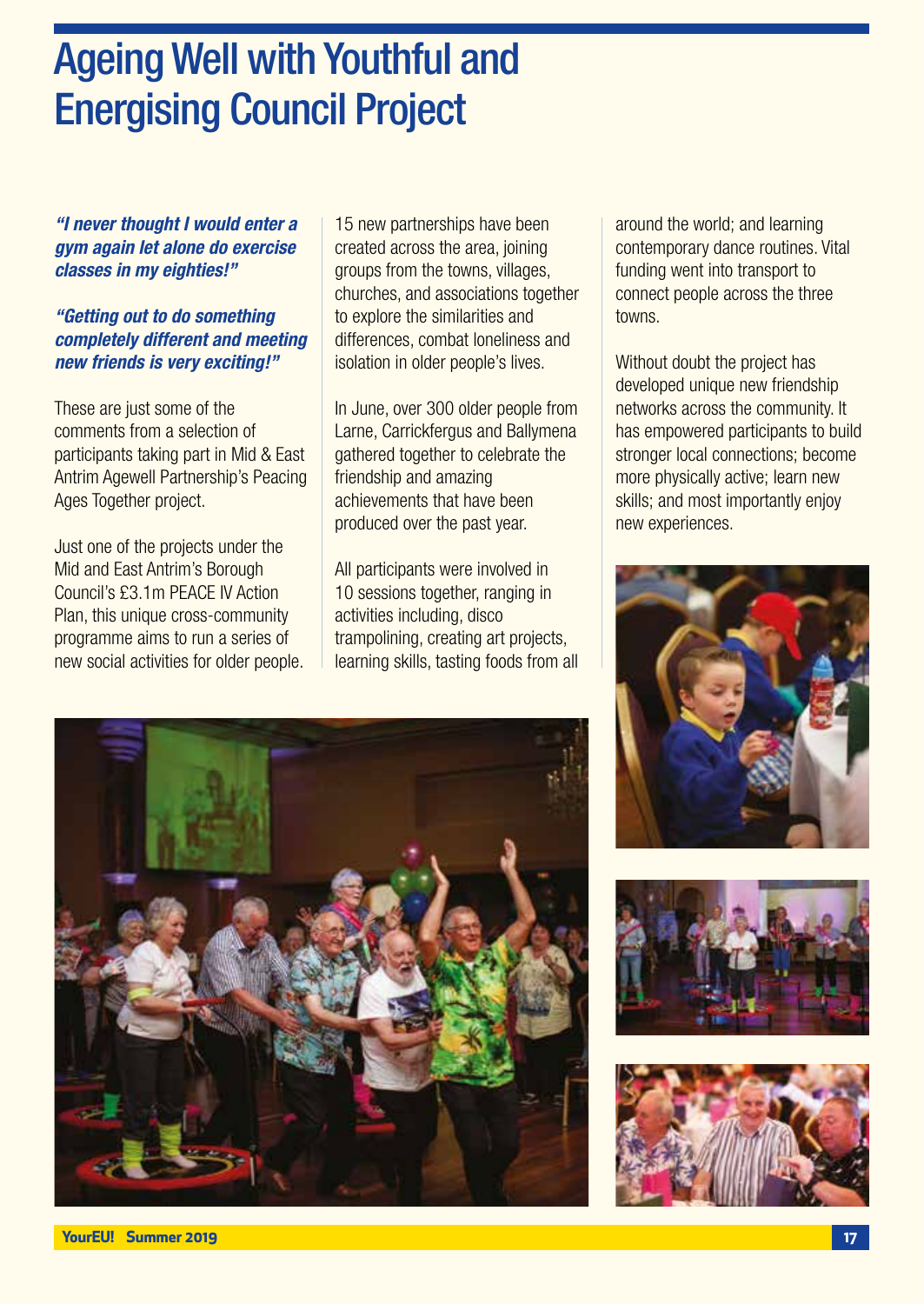## Water Quality Environment Project Engaging with Local Primary Schools

As part of the €13.8m INTERREG VA funded CatchmentCARE project a number of local primary schools within the projects three catchment areas took part in a seven week educational programme between April and June 2019.

Led by Donegal County Council, in partnership with eight cross-border partners, the CatchmentCARE project aims to improve water quality in the important cross-border river systems at the Arney; Blackwater and Finn **Catchments** 

This will be achieved through three policy actions, six catchment actions and three community actions.

Armagh City, Banbridge & Craigavon Borough Council are helping to develop a range of CatchmentCARE education programmes and have introduced this pilot in the hope of capturing the learning potential of the project to roll out over the next three years.

Among the schools taking part in the educational programme were:

- Florencecourt PS & St Mary's PS. Killesher (Arney Catchment);
- Carntall PS, Clogher, St McCartans PS, Clogher & Augher Central PS (Blackwater Catchment); and
- Scoil Naisiunta Colmcille, Fintown, Scoil Naisiunta An Choimin, Commeen & Scoil Naisiunta Tabhog, Cloghan (Finn Catchment).

Educators from the River Blackwater Catchment Trust visited the schools where they delivered a range of topics from: general introduction to water; water cycle; local rivers and associated wildlife - to more detailed information on river studies and measurements; looking at pollution; as well as river bank erosion and how it affects the river system.

The programme included several site visits including a local river close to the schools, where pupils carried out monitoring and invertebrate studies, as well as a visit to Marble Arch Caves where the children learned about the underground cave system and discovered how groundwater flows and moves both temporally and spatially.



Scoil Naistiunta Colmcille enjoying their visit to Marble Arch Caves to study groundwater.

The pupils worked on the construction of a story map of their local river system and worked with 'Gardiner Mitchell Photography' to narrate drone and wildlife footage of their river. These short films were screened at a special



Pupils for the pilot programme schools enjoy watching the river film and drone footage as part of the celebration day.

celebration day which took place on Wednesday 19th June at the Mellon Country Inn, Omagh.

The specially commissioned catchment films (one each for the Arney and Blackwater catchments, and Irish and English language versions for the Finn catchment can be seen at CatchmentCARE Facebook page at: www.facebook. com/catchmentCARE

Match funding for the CatchmentCARE project has been provided by the Department of Agriculture, Environment and Rural Affairs Northern Ireland and the Department of Housing, Planning and Local Government in Ireland.



Alyn Jones (River **Blackwater Catchment** Trust) carrying out invertebrate studies with pupils from St Mary's PS, Killesher.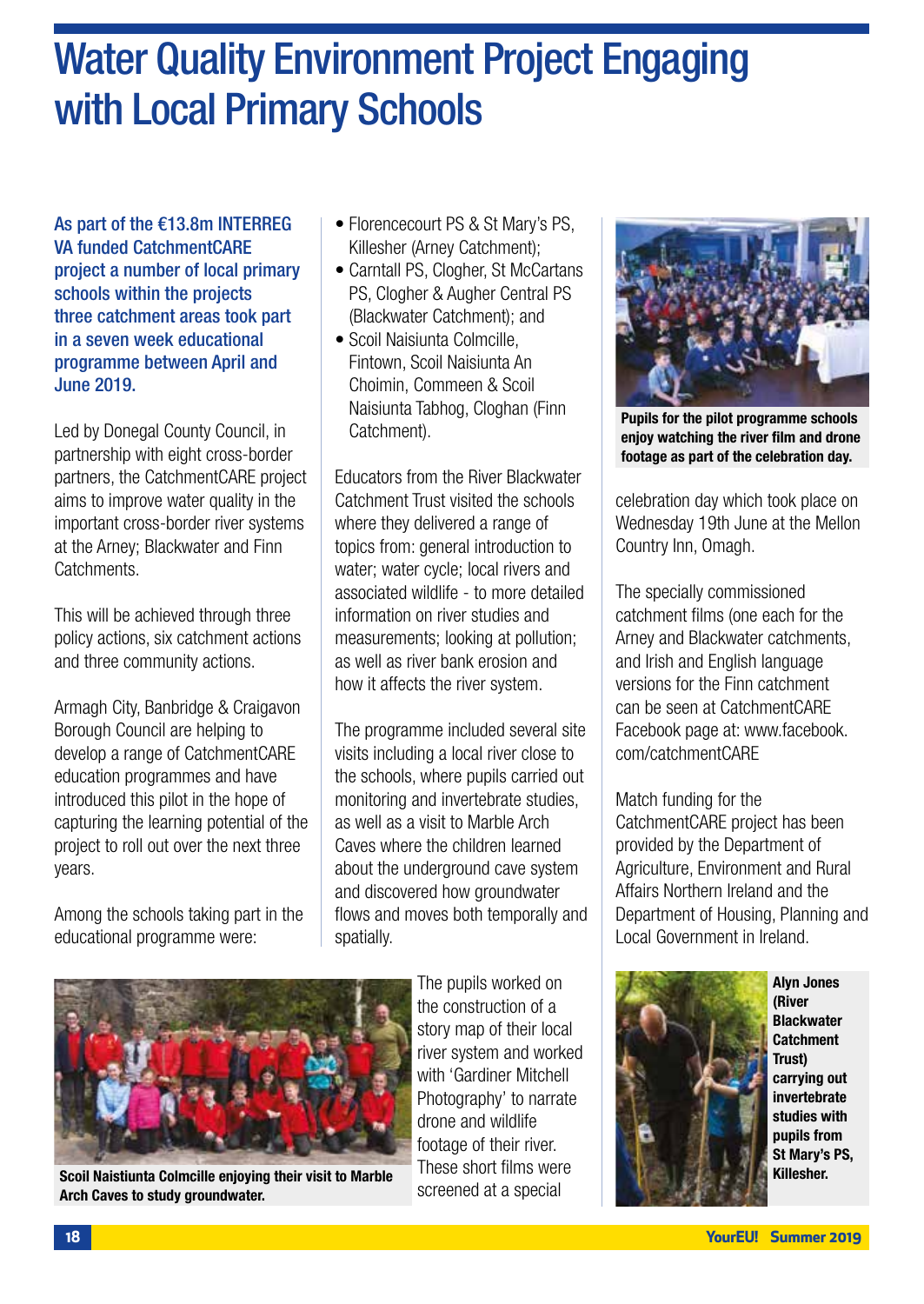## Belfast Harbour Focus for Transnational Project

The €2.2m Maritime Ocean Sector and Ecosystem Sustainability (MOSES) project is funded by the EU INTERREG Atlantic V Programme (2014 to 2020) and involves eight partners representing the five member states of the Atlantic Area.

Led by the Socio-Economic Marine Research Unit (SEMRU) at the National University of Galway, Ireland, the multinational partners of MOSES include representatives from France; Ireland; Portugal; Spain; and the United Kingdom. Such representatives come from universities, marine research institutions and regional bodies.

The aim of MOSES is to understand and quantify the sustainability

dimension of 'Blue Growth' with respect to the potential environmental impacts of key strategic marine sectors, and will result in the development of integrated marine sustainability assessment toolkits and sustainable transition plans using case studies.

'Blue growth' is defined as growth that does not interfere with the marine environment's long-term ability to continue to deliver ecosystem services.

As part of the Queen's University Belfast (QUB)-led work package, a number of key marine sectors are being used as case studies through which to identify Blue Growth (sustainable) Pathways.

Belfast Harbour, in Northern Ireland, has been selected as a case study and will be used to critically evaluate the potential opportunities and challenges facing the ports and shipping sector in transitioning towards more sustainability.

Expected outputs include the MOSES-QUB team assisting Belfast Harbour, in collaboration with local stakeholders, to design a transition pathway towards the sustainable development and operationalisation of port and shipping activities in the long-term.

Find out more about this project via: Website: http://mosesproject.eu/ Twitter: @atlanticmoses



The MOSES Team.